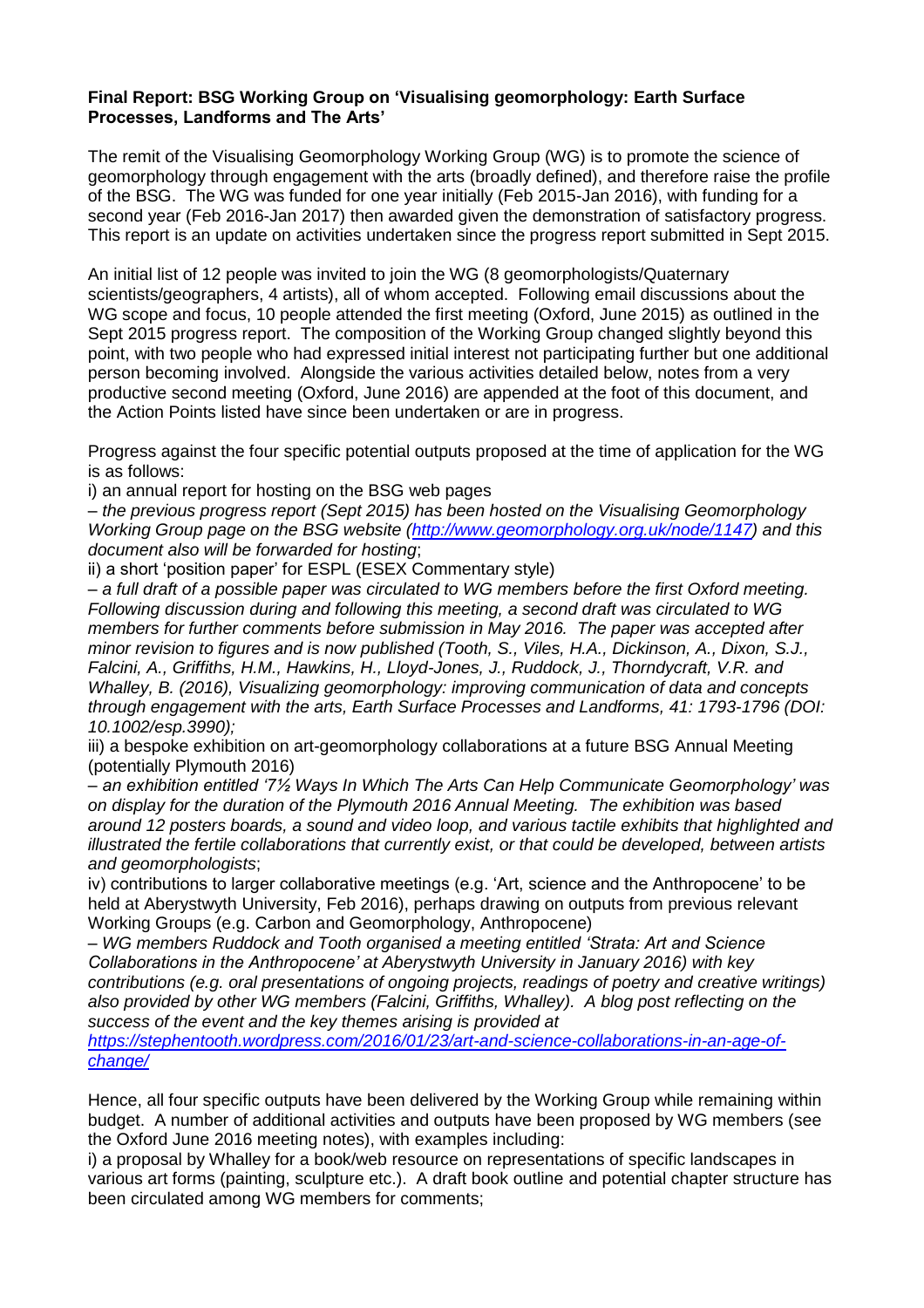ii) Griffiths has collated the creative writings that emerged from a landscape tour through the Elan valley in mid Wales prior to the Jan 2016 Strata meeting and written a reflective piece. This has been submitted to *GeoHumanities* as an example of art-geomorphology collaborations that engage with the themes of the Anthropo(s)cene;

iii) Tooth, Smith and Viles have enlisted the help of artist Flora Parrott and prepared a call for contributions to a *Journal of Maps* special issue that will examine art-geoscience interdisciplinary representations of space and place;

iv) discussions are underway as to the desirability and feasibility of setting up a 'Geomorphology and Art' Wordpress blog as a legacy outcome of the Working Group. Doing so might help to provide a central repository for all the interesting art/science/geomorphology projects that come to people's attention but that can get lost in email trails;

v) discussions have been held regarding longer term ideas for encouraging art-geomorphology collaborations (e.g. about embedding artists in BSG-sponsored field trips, sponsoring an artist-inresidence and so on). These ideas will be raised with the current BSG Chair (John Wainwright), but the Aberystwyth BSG Annual Meeting in Sept 2018 may be the chance to trial and evaluate some initiatives.

Pursuit of these activities will build upon the foundations established by the Working Group and will help geomorphology and the BSG to benefit from what is a very fertile area of art-science collaboration.

Stephen Tooth and Heather Viles, Dec 2016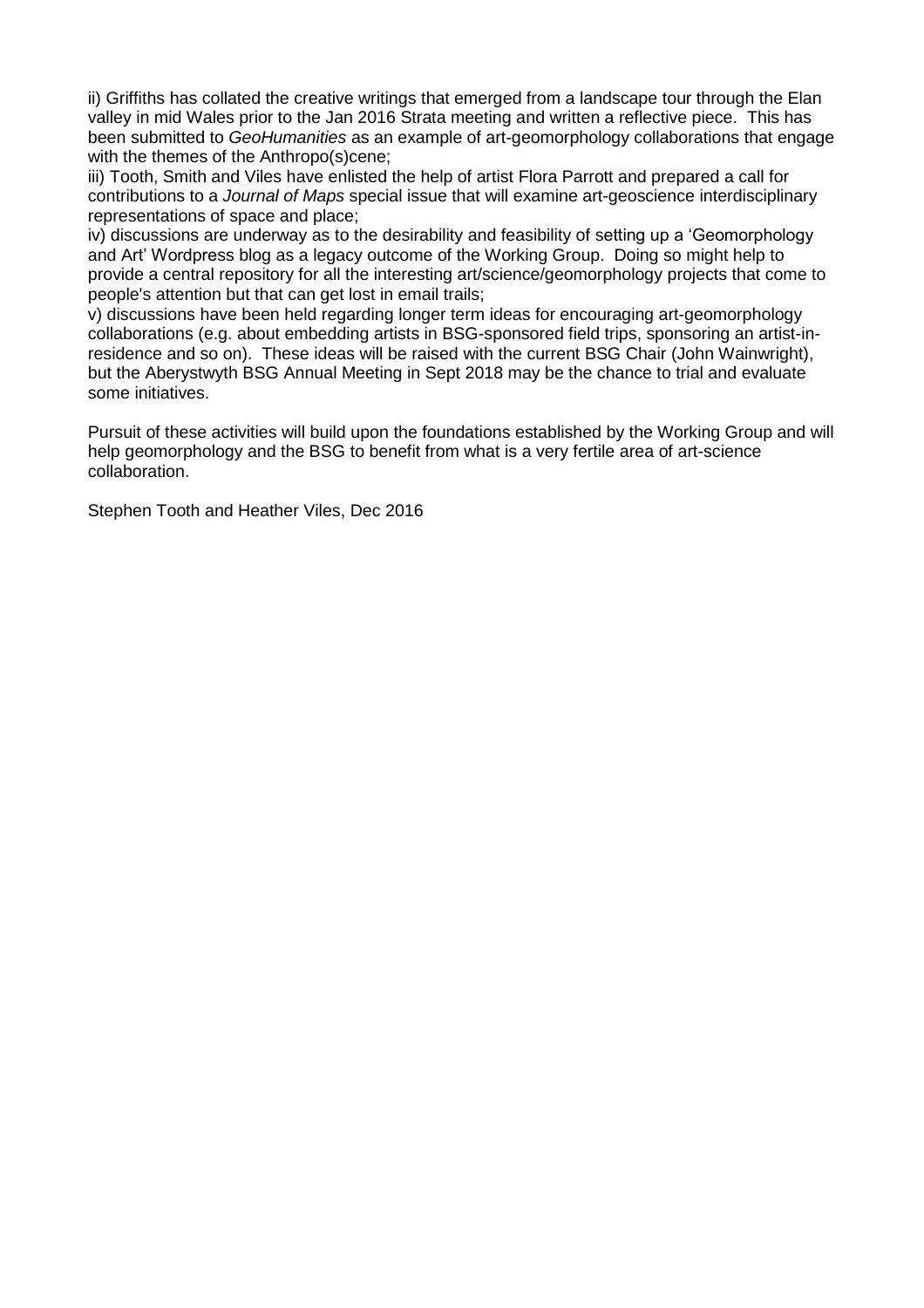## **Visualising geomorphology: BSG working group**

Notes from our second meeting, Oxford, 6th June 2016

**Present:** Stephen Tooth, Heather Viles, Brian Whalley, Mike Smith, Anna Falcini, Varyl Thorndycraft, Simon Dixon

**Apologies:** Julian Ruddock, Jessica Lloyd Jones, Ant Dickson, Harriet Hawkins, Hywel Griffiths

We welcomed Mike Smith to the group and made some initial introductions.

We noted that the ESex commentary had been accepted without revisions and thanked Stephen for all his hard work on this paper.

We spent most of the meeting discussing the plans for the exhibition for the BSG annual conference in Plymouth (5th to 7th September 2016). Stephen introduced an updated plan for 10-12 poster boards with some additional exhibits. The posters should be A1 size, portrait orientation (i.e. 60 x 84 cm) and we propose to keep text to a minimum. For most boards we agreed to have 1-2 large images only. Mike suggested that Wikimedia and Image Geo would be good sources of free imagery. Simon suggested we use QR codes to allow visitors to access further information about each board, and Heather suggested we produce a small booklet to go with the exhibition which could contain more examples. We agreed that each of the main boards should have a title (2 words), strapline and suitable quotation to explain the major theme(s).

The main items we discussed and the main action points are listed below:

### **1. Exhibits**

a. Interactive exhibit of beach pebbles to include some natural and some Anthropogenic (brick, concrete, glass, plastic etc) to accompany board 6. Stephen has already collected some from Aberystwyth and can collect more, and Heather offered to find some from Portland.

#### *Action point: Stephen and Heather to hunt for more pebblesand anthropogenic material.*

- b. Julian and Stephen will put together a loop of sound art and video clips to show during the exhibition and accompany board 3. *Action point: Varyl to find fieldwork sound recordings from Iceland to include.*
- c. Heather has some 3-D printed boulders (both pristine and after 3 years in the Namib desert) which she will try and find and might make a good exhibit to accompany board 5.

### *Action point: Heather to find the 3d printed boulders*

d. Brian suggested that Liz Wells at Plymouth might be a good contact re landscape photography (see [https://www.plymouth.ac.uk/staff/liz-wells\)](https://www.plymouth.ac.uk/staff/liz-wells)) and her books might make a further good display item.

### *Action point: Stephen to contact Liz Wells.*

## **2. Poster boards**

*Board 1: Introduction.* Stephen has drafted the outline of the text and we agreed on three examples from other science: art collaborations to illustrate the points – i.e. Hull geology and art symposium, Ackroyd and Harvey photosynthesis projects for biology, and Visualising carbon for climatology.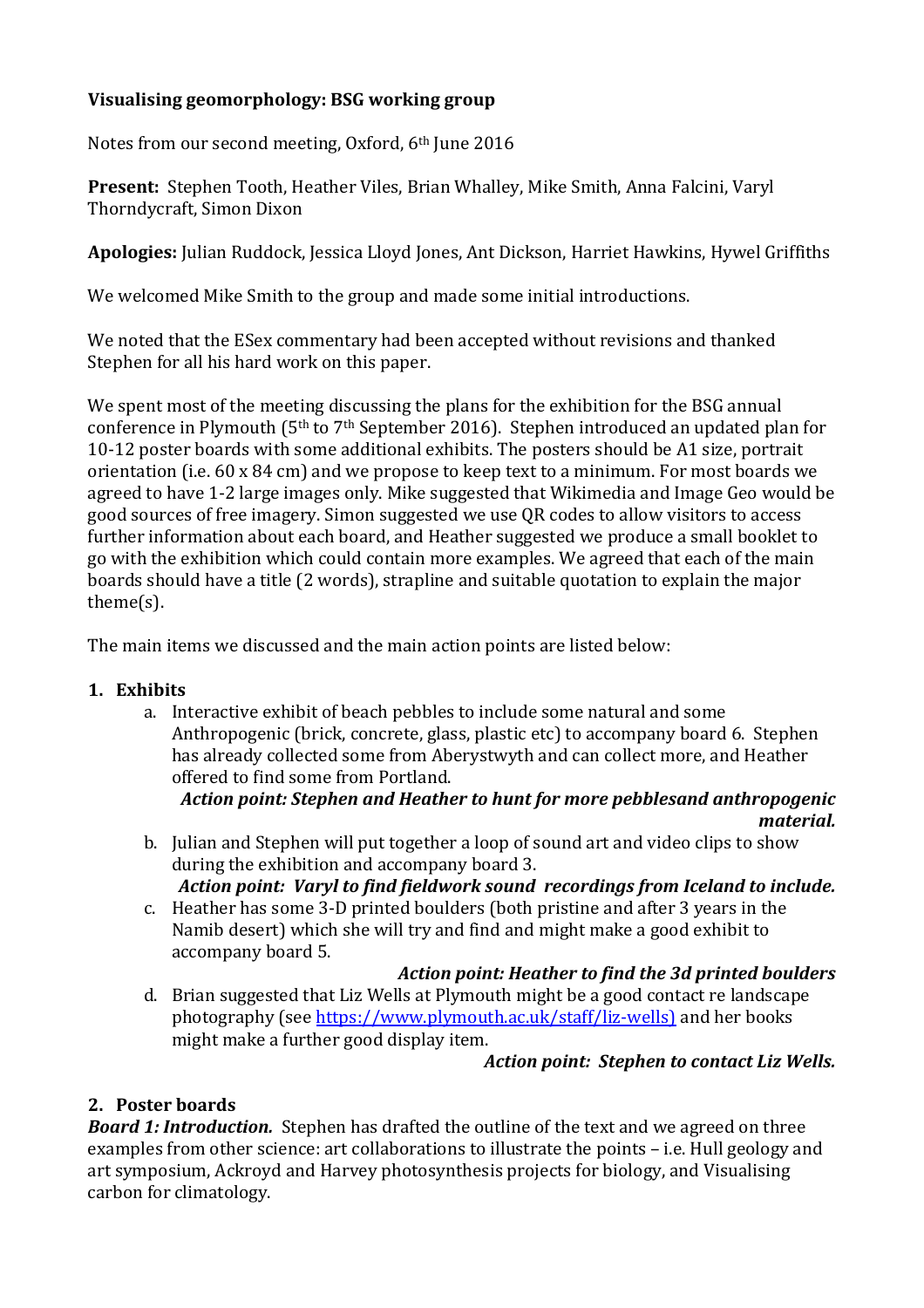*Board 2: Time and history.* We agreed that there should be two images on this board – the Lidar image of Williamette river and the map by Harold Fisk of the Mississippi). Further examples could go in the booklet.

*Board 3: Process interactions.* We agreed that David Nash's experiment should form the main image(s) for this board, with Alex Boreham's flume photographs as second choice if we cannot get permission to use Nash's work.

*Board 4: Material flux.* We agreed to use Spiral Jetty as the main image(s) if we can either get permission to use photo that Stephen has already found, OR find freely available remote sensing imagery. Mike suggested Robin from Kingston might be interested in latex casting (of Stephen's potholes) – this might be Robin Tarbet – see robintarbet.blogspot.co.uk.

*Board 5: Changing form.* We propose to use casts of ant colony networks (from Rink et al, 2014) for the main image on this board. SEM images could be used in the booklet.

**Board 6: Human influences.** We agreed to use the 'painting streets with historical creeks' images from san Francisco for this board. Simon noted that this would chime well with many geomorphologists who might be involved in 'daylighting' projects (which reinstate surface rivers from conduited subsurface flows in urban areas). Anna suggested that David Rowan's photography of culverted Birmingham rivers might also be of interest here. The project is 'dark river' – see<http://www.davidrowan.org/work/the-dark-river/>

*Board 7: Uncertain futures.* We settled upon the news story about the Borth participatory art project on sand villages as the best one for this board. Anna also suggested Roger Hiorns copper sulphate crystal growths as an interesting alternative (see

[https://www.theguardian.com/artanddesign/2013/jun/13/seizure-copper-sulphate](https://www.theguardian.com/artanddesign/2013/jun/13/seizure-copper-sulphate-crystals-yorkshire))[crystals-yorkshire\).](https://www.theguardian.com/artanddesign/2013/jun/13/seizure-copper-sulphate-crystals-yorkshire)) 

*Board 8: Practical applications.* The Napa Valley restoration project imagery seems the best choice for this board. Other suggestions also welcome.

*Board 9: Partially blank boars (the ½…).* We proposed leaving space for comment under the heading of 'how can we use the arts to communicate geomorphological concerns with scale, material, complexity?' We discussed setting up an online forum for longer, more considered responses.

*Board 10: Conclusions/ further information:* We proposed using one of Stephen's blue/pink LIDAR images under the title 'This is geomorphology, but is it art?' and then having a parallel image from an artist under the title 'This is art, but is it geomorphology?' to draw the visitors' attention to the different modes of engagement between art and geomorphology. Varyl suggested the work of Paul Kenny (see [http://www.paul-kenny.co.uk/gallery.html\)](http://www.paul-kenny.co.uk/gallery.html)) and we will ask Ant, Jessica and Anna to come up with other suggestions. Stephen has already started drafting text for this board.

*Action point: Stephen to send round drafts based on these discussions for everyone else's input and suggestions.*

# **3. Booklet**

Heather offered to draft a short booklet to accompany the exhibition which would summarise the text in boards 1 and 10, as well as providing more examples of the themes and issues in boards 2-9.

We ended the meeting by discussing future plans and ideas for the group. The main points were:

1. The BSG funding ends in February 2017 but after this meeting and the Plymouth exhibition we will have spent all the funds. We offered to pay the conference fee for some or all of the artists in the group who might be able to attend to the Ply mouth BSG (5 to 7th September 2016).